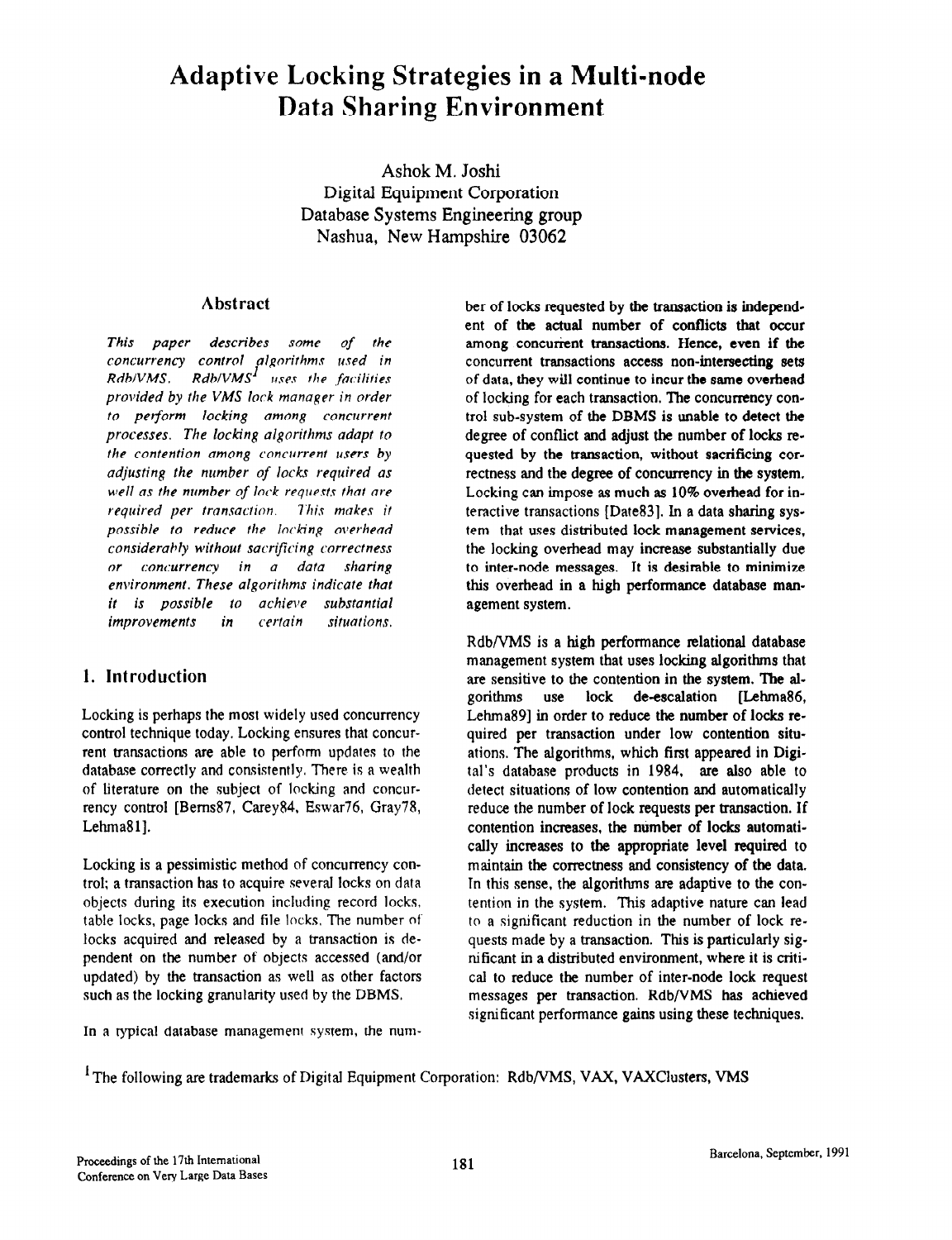We start with a description of the relevant features of the VMS distributed lock manager. This is followed by a description of the use of these features in Rdb/VMS. We describe some of the record locking algorithms that use lock de-escalation techniques in order to reduce the total number of locks requested, followed by a description of the adaptive strategies that take the actual contention into account in order to reduce lock traffic. We indicate some performance improvements and conclude with a discussion and comparisons of related work on lock de-escalation.

# 2. The VAXCluster and VMS Distributed Lock Manager (DLM)

Rdb/VMS is a full-function relational database management system developed by Digital Equipment Corporation that provides access to the database in a VAXcluster. A VAXcluster system is a "closely coupled" structure of standard VAX computers (nodes) that has characteristics of both loosely coupled and tightly coupled systems. The system has separate processors and memories that are connected by a message-oriented interconnect, running the VAXJVMS operating system. However. the concept of VAXclusters relies on close physical proximity, a single physical and logical security domain, shared physical access to disk storage and high-speed memory-to-memory block transfers between nodes. The VAXcluster system provides a high availability, easily extendible system to customers. This model of data sharing has been referred to as the shared-disk paradigm in the the literature [Bhide87]. Refer to [Krone87] for more details on the VAXcluster concept.

The VMS distributed lock manager (DLM) is the foundation of all resource sharing in clustered as well as single node VMS systems. 11 provides services for naming, locking and unlocking cluster-wide resources and clusterwide synchronization. Since the DLM is heavily used, it is designed to minimize the number of messages that must be exchanged between nodes in order to manage locks. Secondly, the DLM is able to recover from failures of nodes holding locks so that surviving nodes can continue to access shared data in a consistent manner. [Renga89] discusses some of the high availability mechanisms in Digital's database products that utilize the services of the DLM. Rdb/VMS utilizes the services of the DLM in order to provide concurrency control, mutual exclusion and certain types of event notification. The decision to use the DLM was based primarily on its ability to support VAXclusters as well as its robustness and flexibility. This decision has strongly influenced the architecture of the database management system.

The DLM allows cooperating processes to define shared resources and synchronize access to these resources. The DLM does not recognize the concept of a transaction holding or requesting locks; lock conflicts are resolved on an inter-process basis. This feature of the lock manager has resulted in a processper-user architecture for the database management system.

Resource names are user-defined. In addition, the DLM allows users to define a resource hierarchy like database, table, records etc. The DLM provides a variety of lock modes. These lock modes are a superset of the intention lock modes described in [Date83].

The DLM provides for synchronous as well as asynchronous completion of lock requests. This allows the caller to post a request for a lock and continue processing without having to wait for the request to complete. This mechanism is used for event notification by Rdb/VMS. This is described in more detail later.

# 2.1 Blocking ASTs

A very useful feature of the DLM is the notion of blocking asynchronous system traps (ASTs). ASTs are software traps that are generated by the operating system to notify processes of the occurrence of asynchronous events. Whenever a lock request is made for a resource, the caller can optionally specify the address of a routine (blocking AST routine) that is to be invoked whenever there is a conflicting request for this lock. When another process requests a conflicting lock on the same resource anywhere in the cluster, the DLM notifies the process holding the lock by transferring control to the blocking AST routine associated with the lock. The blocking AST routine that is thus invoked has the option of either giving up the lock immediately, ignoring the conflict, or deferring handling of this request till some later time. The DLM guarantees that the blocking ASTs will be delivered reliably to all the processes that have blocking ASTs enabled.

If a lock request cannot be granted immediately, the process requesting the lock may (optionally) choose not to enqueue the request (bounce locks), This fea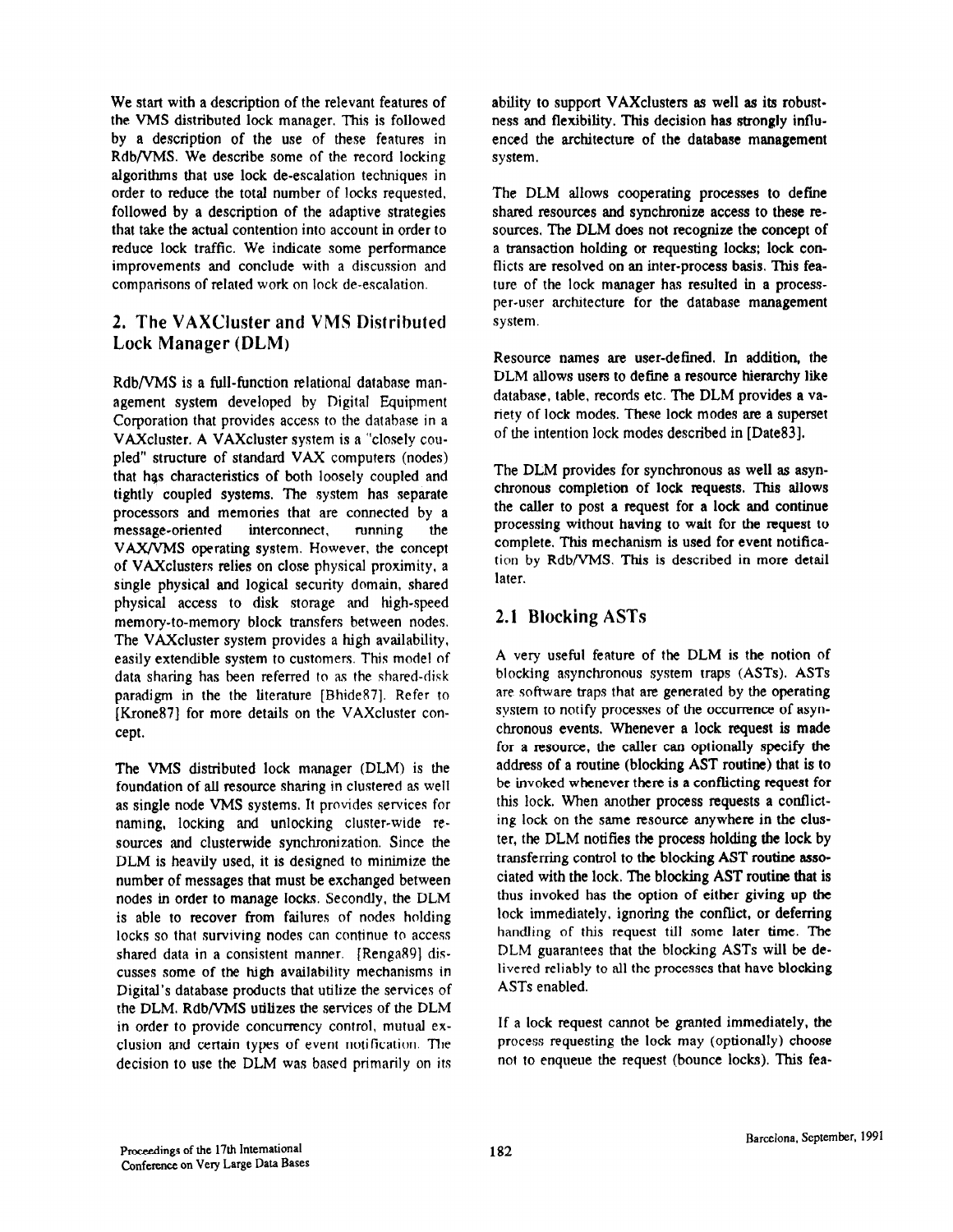ture is useful if a process wishes to determine whether there is contention for a resource before attempting to acquire a lock. This is most often used in situations where users do not wish to wait for a high contention resource, but may prefer to try the request later. Refer to [Snama87] for additional details of the internals of the VMS distributed lock manager.

## 3. Use of the VMS Distributed Lock Manager by Rdb/VMS

The decision to provide transparent access to the database in a VAXcluster environment influenced the design of the concurrency control algorithms. In particular, it was decided to use the DLM for almost all types of synchronization, including page locks, table locks and record locks. In addition, we decided to support a shared data model (instead of a partitioned data model), due to the lack of fast inter-node communication primitives. Figure 1 shows the architecture of Rdb/VMS running in a two node VAXcluster. The DLM provided several advantages since conflicts can be detected and resolved on a cluster-wide basis. This permits access to the data from any node in a VAXcluster, regardless of how many other nodes are accessing the database. However, there are high costs associated with performing cluster-wide locking. As a crude approximation, inter-node lock requests are about eight to ten times more expensive (in terms of the number of instructions) than an intranode lock request. This has several implications. Firstly, the database system has to minimize the use of locks as much as possible. This is achieved in Rdb/VMS by using lock de-escalation techniques, similar to those proposed in [Lehma86], [Lehma89], for page locks and record locks.

Secondly, it is desirable to reduce the inter-node lock



Figure 1: Process architecture in a two node VAXcluster environment. Processes Pl, P2, P3 are accessing the database from node I Processes P4, P5, P6 are accessing the same database from node 2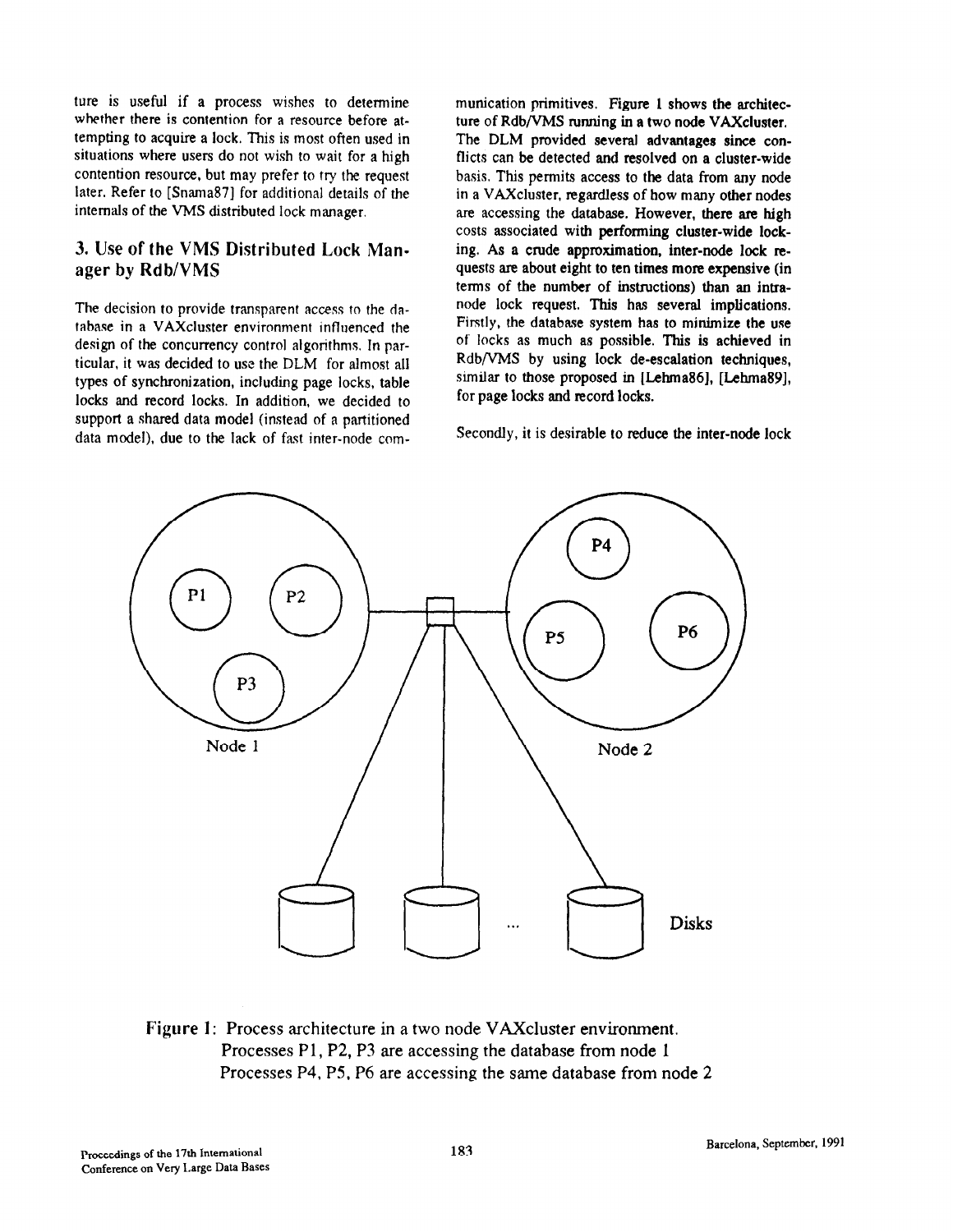traffic. This can be done by ensuring that data are partitioned on a per-node basis, in order to minimize inter-node contention. Since Rdb/VMS supports a shared data mode!, this has to be done at the application level by carefully partitioning the data sets that the programs access. Note that this partitioning can be dynamic and completely at the discretion of the application developer. In order to improve performance in such situations, we have developed the adaptive algorithms described below.

The algorithms are intended to exploit the partitioned nature of application programs. In other words, the enhancements most benefit those applications that work against disjoint partitions of the database and have little sharing. In addition, the algorithms do not penalize applications that do not use these enhancements. In other words, applications that do not exhibit a high degree of data partitioning will run at about the same (or slightly improved) performance levels as without the optimization.

# 3.1 Rdb/VMS Lock De-Escalation

In order to explain the concept of lock de-escalation, it is necessary to distinguish between strong and weak lock modes. A strong read (write) lock on an object only allows readers (a single writer) to access (write) the object. Weak locks are similar to intention locks; however, an important distinction is that intention locks are typically held in a two-phase manner, whereas we permit strong locks to be demoted to weak locks within a transaction. When a set of objects can be organized into a tree-structured granularity hierarchy, the weak locks are usually held at the coarse granularity level to indicate read or write intentions of the transaction.

The de-escalation algorithm works as follows. Acquire a strong lock at the root of the resource hierarchy. This lock dominates all the objects in the hierarchy and hence, al! the descendants of the root are implicitly locked. No further explicit locking is required. It is also necessary to remember the leaf level entities that are accessed, should it become necessary to perform de-escalation at a later time.

When there is conflict at the root of the hierarchy, the transaction acquires a strong lock on the appropriate nodes at the next level in the hierarchy and demotes the parent lock to a weak lock. This pairwise acquiring/demotion of locks continues towards the leaves of the tree as long as there is contention or we reach the

leaf level, at which point, no further refinement is possible.

Lock de-escalation is most useful when an application accesses severa! objects that belong to the same parent in the resource hierarchy because a small number of locks is sufficient to implicitly lock a large number of objects. We now describe how this technique is used in Rdb/VMS, beginning with a description of the lock de-escalation feature for page locks.

# 3.2 Buffer Locking

An Rdb/VMS database is made up of a number of files containing database pages. Each page is an integral number of 512 byte blocks, the actual size of a page is DBA-defined and can vary from one database file to the other. Files are allocated as contiguous groups of blocks. Contiguous pages are grouped Into sets; a set is the unit of data transfer when reading from the disk into database buffers. The number of pages per set is determined at database definition time based on the size of buffers in main memory. For example, if a buffer is defined to be 12 disk blocks and each page is 4 disk blocks, then each set contains three pages. It is possible to determine the set boundaries by knowing the page size and buffer size. In this example, the set boundaries are page 1, page 4, page 7, ... as shown in Figure 2.



# Figure 2: Buffer organization showing 4 block pages and 3 block pages

As mentioned before, a read IO is performed on a set of pages. By defining a large buffer size (and consequently a large set), the buffer manager provides some read-ahead capability, by fetching the requested page as we!! as the neighboring pages that belong to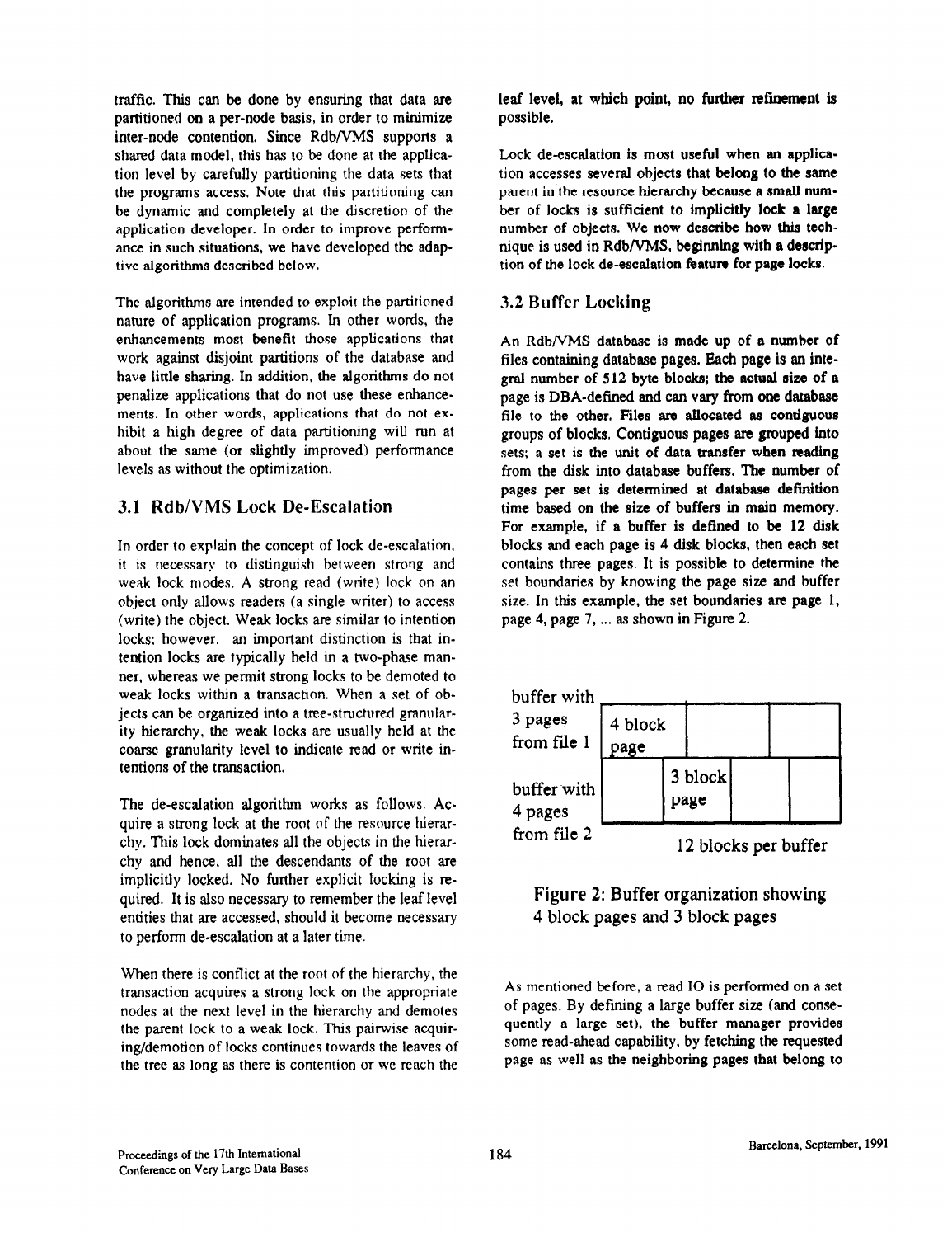for storing related records on near-by pages to shows an example of the de-escalation technique ap-<br>achieve clustering.<br>plied to page locks. achieve clustering.

Whenever a page needs to be fetched from disk, the buffer manager determines the set it belongs to. It then acquires a strong lock on the set and reads the set of pages into an available buffer. Regardless, of the mode (read or write) of the requested page, the lock manager always requests a strong buffer lock on the set (exclusive mode). The strong buffer lock dominates all the pages in the set: in other words, the strong lock on the set implies a lock on all the pages in the set. Associated with this lock is a blocking AST routine that is set up to handle conflicting re-

the set. This has influenced some of the algorithms quests for any page in this set of pages. Figure 3

If the buffer manager succeeds in getting this lock, then this single lock will be sufficient to lock all the pages in the set. This can lead to significant savings in the number of lock requests if there is no contention for these pages and more than one page in the set is accessed. Note that page locks are treated as shortduration latches (semaphores or non-two phase locks).

As each page is accessed, the buffer manager records



Case a: Strong buffer lock indicates implicit locks on pages P1, ... P4. Pages P2 and P4 have been accessed by the transaction.



Case b: Buffer lock weakened because of conflicting request for a page in the same set. Strong locks acquired on pages P2 and P4.

Page Pn has been accessed/remembered by the transaction

Figure 3: Lock de-escalation for page locks showing the state before and after conflict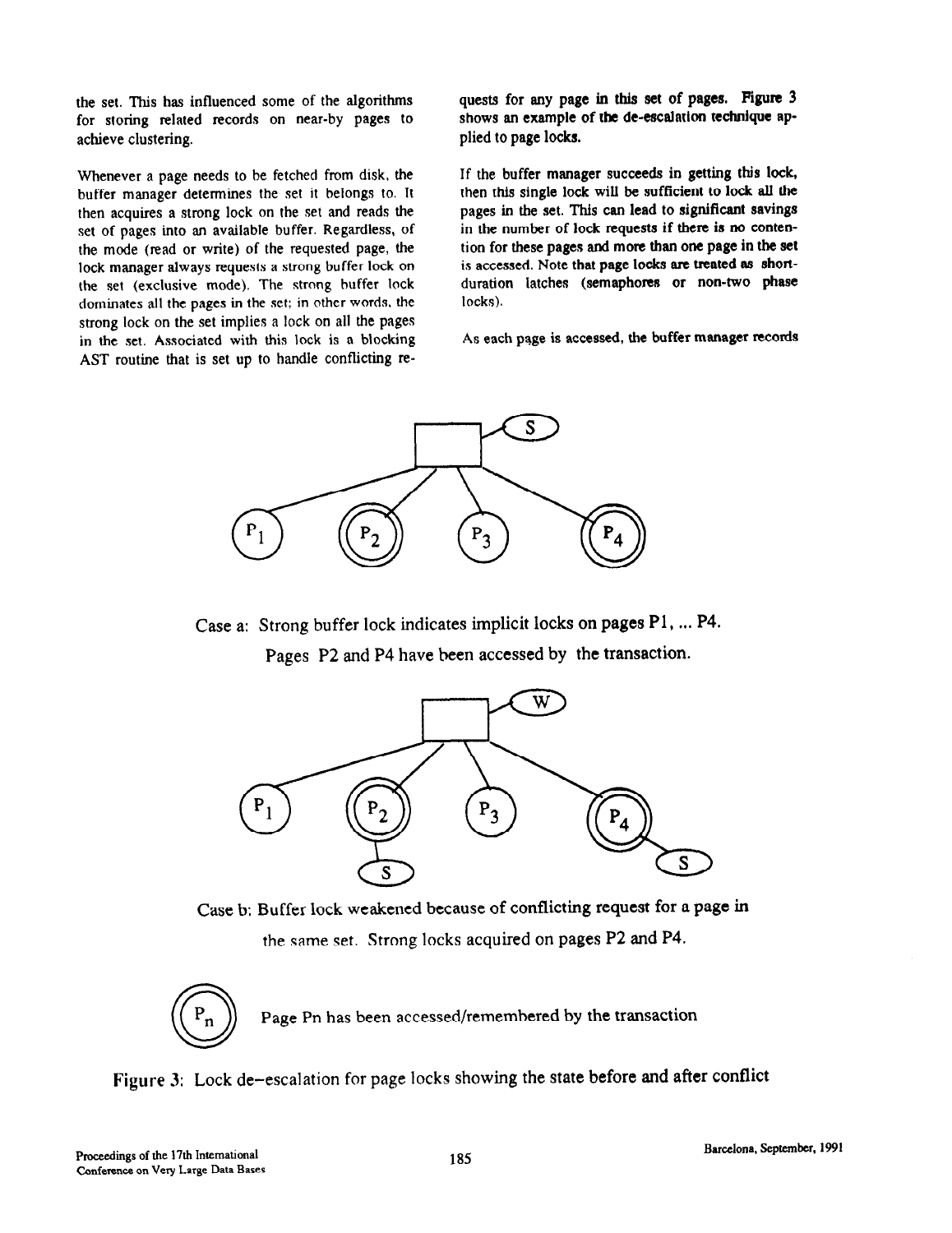the activity for the page (whether read or write) in the buffet. This information is used when there is a conflicting request for the buffer lock by another transaction. The conflicting request for the buffer lock invokes the blocking AST routine for the process holding the strong buffer lock. The blocking AST routine first acquires appropriate locks (read or write) on the pages that have been remembered. Then it downgrades the buffer lock to a weak mode. The other transaction's request for an exclusive lock fails, and it is forced to acquire a weak lock on the buffer and a strong lock on the page that it needs to access. This request is granted if it is compatible with the existing lock on the page, otherwise the request is forced to block. This mechanism has been useful in reducing the number of page locks (latches) that are necessary.

Note that the second transaction needs to get a weak buffer lock in order to prevent future requests for an exclusive buffer lock (from other users) from being satisfied.

## 3.3 Record Locking

Rdb/VMS supports two-phase locking at the record level using lock de-escalation in order to reduce the number of locks that may be required for accessing disjoint sets of records. Records within a table are grouped into a tree structure called the adjustable lock granularity tree (ALG tree). This tree organizes the records into varying levels of granularity starting with the root of the tree being the entire table and the leaves being individual records. The number of levels in the tree as well as the successive refinements of the granularity at each intermediate level can be defined by the DBA. In the simplest case, it is possible to have a two-level tree where the root represents records in the entire table and the leaf level the individual records. Figure 4 indicates the resource hierarchy for record locks. The term logical area lock is explained below.

The lock de-escalation protocol for record locks is similar to the page locking described above. Whenever a record lock is requested, Rdb/VMS attempts to acquire a strong lock on the highest ancestor of the record (in the ALG tree). If it succeeds in obtaining the strong lock, all descendants of that node are implicitly locked. When individual records are accessed, it is necessary to remember each record that has been accessed so that it is possible to later deescalate the high level lock to the leaf level if necessary. The cost of remembering implicitly locked records is proportional to the number of records accessed.

In the low contention case, it is possible to have one strong lock on an ancestor that implicitly locks its descendants. If the amount of conflict increases, it is possible to perform de-escalation and acquire explicit record locks. The blocking ASTs permit deescalation to occur while the transaction is in progress. Figure 5 shows an example of the deescalation technique applied to record locks.

#### 4.0 Lock Caching: Area and File Locks

Rdb/VMS uses the term logical areas to refer to tables (or horizontal partitions of tables). Whenever a transaction needs to access a logical area, it is necessary to acquire an intention lock [Date83] on that area in the requested mode. At the end of the transaction, the logical area lock (intention lock) is demoted to allow other users to access the area. In other words, logical area locks are managed in a two-phase manner.

In addition, Rdb/VMS provides a wide variety of online operations that aIlow a DBA to perform physical restructuring of the database (e.g. move a database file from one device to another). In order to support this on-line restructuring, it is necessary for transactions to maintain locks on physical files as well. These locks are acquired at the start of the transaction



Figure 4: Resource hierarchy for record locks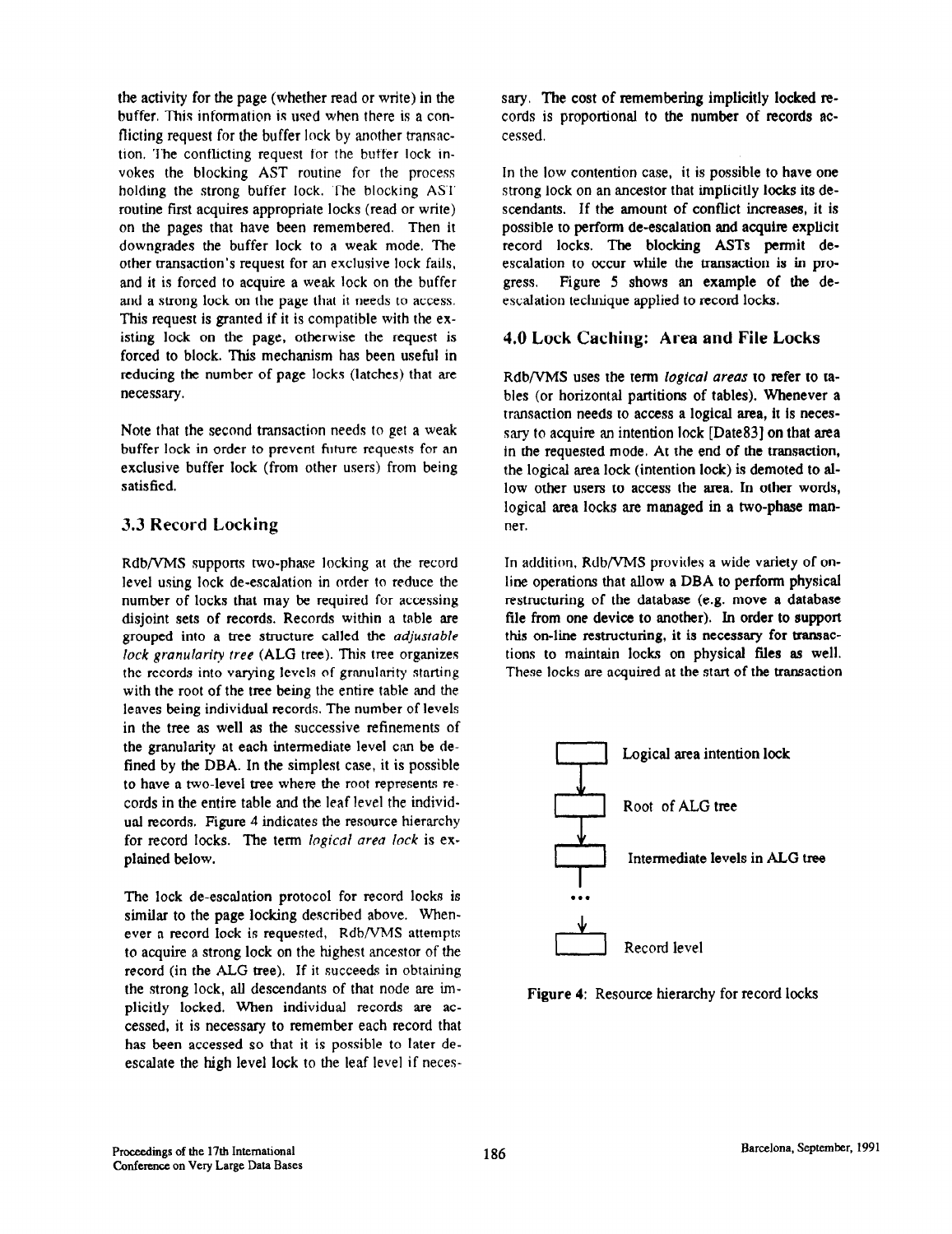

Case a. No other users interested in records in this table. Transaction only holds strong root level lock and implicit locks on all the records in the table.



Case b: Conflicting request for a record lock from another user results in the root lock being weakened and acquiring strong locks at intermediate levels. The right side of the resource tree has been weakened all the way down to the record level.

| $\overline{\text{W}}$ indicates a weak lock on this object | $---$ Accessed and remembered        |
|------------------------------------------------------------|--------------------------------------|
| $\circ$ indicates a strong lock on this object             | objects                              |
| Implicitly locked objects                                  | Object locked by conflicting<br>user |

Figure 5: Lock de-escalation for record locks showing resource tree before and after conflicting request.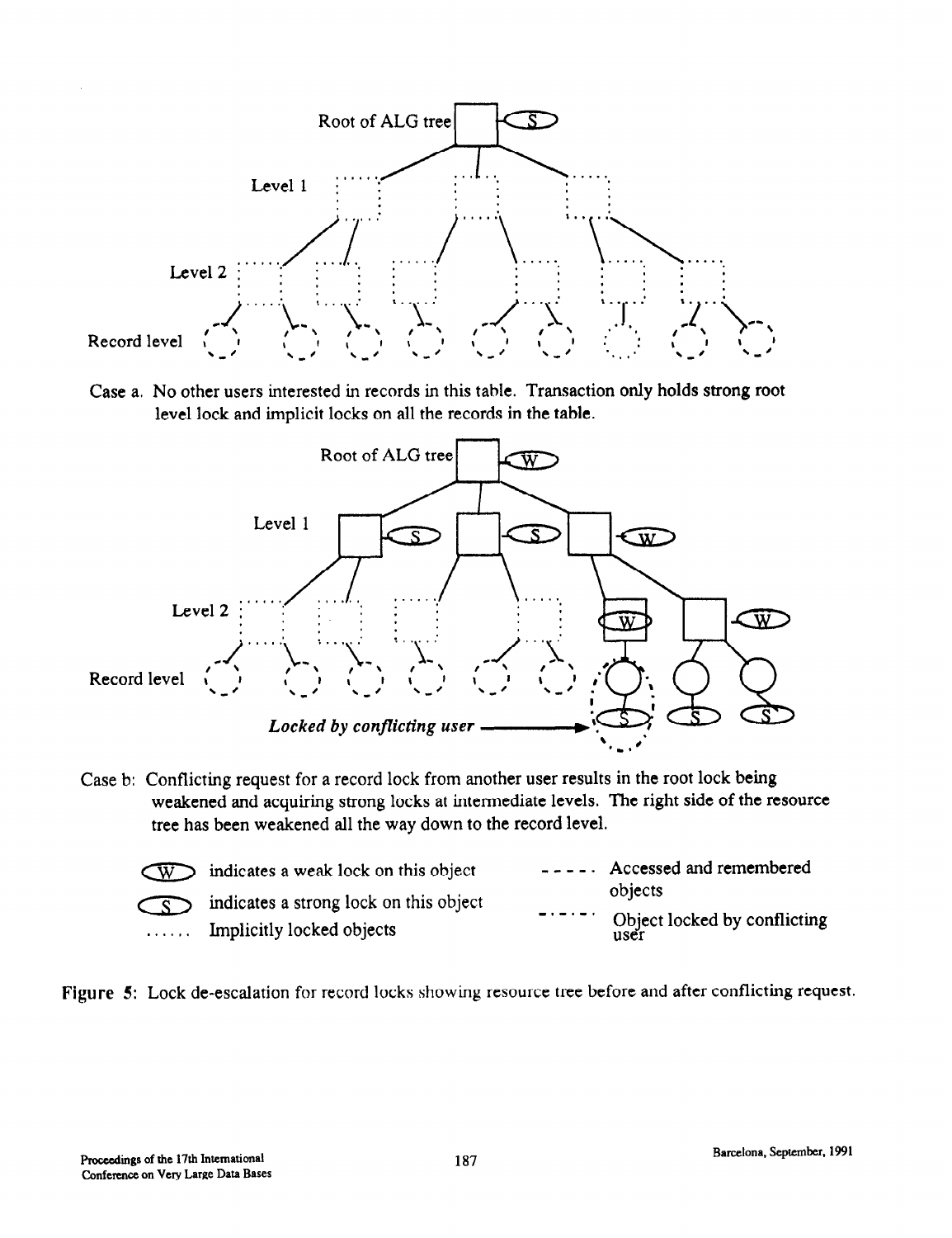and held until end-of-transaction. In an unoptimized scenario, the logical area locks and file locks can add considerably to the overhead of locking.

## 4.1 Adapting to Low-Conflict Situations

Assume that application programs are designed to access disjoint partitions of the database. Note that multiple copies of the program may be run from multiple computer nodes in the VAXcluster; each invocation will most often access its own set of data, and occasionally access data in another partition. An important point to note is that the partitioning need not be statically defined; rather, it may change dynamically, depending on the number of invocations of the application program, number of computer nodes available to access the database etc. This kind of disjoint partition access is not uncommon in real-life applications.

In such a scenario, the same logical area lock and file lock is requested and released by every transaction. In addition, the mode of the requested lock is usually the same as in the prior transaction. Hence, it makes sense to avoid the unnecessary overhead of lock request (at begin transaction) and demotion (at end-oftransaction) for each transaction: rather. the process can simply hold the logical area locks and file locks (since they will be immediately requested in the subsequent transaction). This optimization is based on the fact that locks are process-owned in Rdb/VMS. Hence, locks can simply be carried over from one transaction to the next. Note that in systems where locks are held by transactions, it should be possible to modify the lock manager to incorporate this concept of lock carry-over.

The term carry-over locks is used to denote those locks that are capable of being transferred within a process from one transaction to the next. If the transactions in a process access several different logical areas and files, it may happen that the process acquires a large number of carry-over locks over a period of time. Furthermore, any given transaction will only need some subset of those logical areas and files. Hence, it is useful to distinguish carry-over locks as those being used in the current transaction from those that are not. This is done as follows. Every process maintains data structures that contain information about the locks that the process owns. Each carry-over lock has an IN-USE flag associated with it. Before using a carry-over lock, a transaction can set the IN-USE flag indicating that this lock is being used in the current transaction. At end-oftransaction, it is necessary to clear the IN-USE flag for every logical area and file lock.

Carry-over locks have a blocking AST routine associated with them. Whenever there is a conflicting request for such a lock, the blocking AST routine is invoked. It works as follows. If the lock is marked as in-use, then it is not possible to give It up at this time. The blocking AST routine sets another flag indicating that this lock should be given up at end-oftransaction. The conflicting transaction has to wait. However, if the lock is not in use, it can be released, thus allowing the conflicting transaction to continue.

## 4.2 Carry-over optimization for record locks

We applied a similar optimization to record locks. Note that there are some significant differences between logical area locks and record locks with respect to the notion of carry-over. First, there is almost no temporal locality of reference for record locks. Secondly, the number of records is typically so large that it is not economical to carry-over record locks.

The carry-over optimization is applied to the root of the ALG tree for records within a table. It works as follows. When a transaction is ready to commit, it checks the root-level lock for each ALG tree. If that lock is a weak lock, the transaction gives up all the locks in that ALG tree. If however, the root-level lock is a strong lock, it does not demote the lock, but carries it over to the next transaction. Note that the strong root-level lock means that there are only implicit locks on the internal and leaf (record level) nodes of the ALG tree.

The reason for only carrying over strong locks is that record locking is based on lock de-escalation. If we also carried over weak root-level locks, that would disable the benefits of the ALG de-escalation algorithms, because it would prevent any transaction from ever acquiring a strong root-level lock. Hence, the algorithms use the heuristic that if the root level lock is weak, it is best to give it up completely. Note that the conflicting transactions will also release all the (weak) root-level ALG locks at transaction end. This makes it possible for subsequent transactions to try for a strong ALG root-level lock.

During periods of high contention for record locks, the blocking ASTs (associated with the locks in the internal nodes of the ALG tree) will ensure that the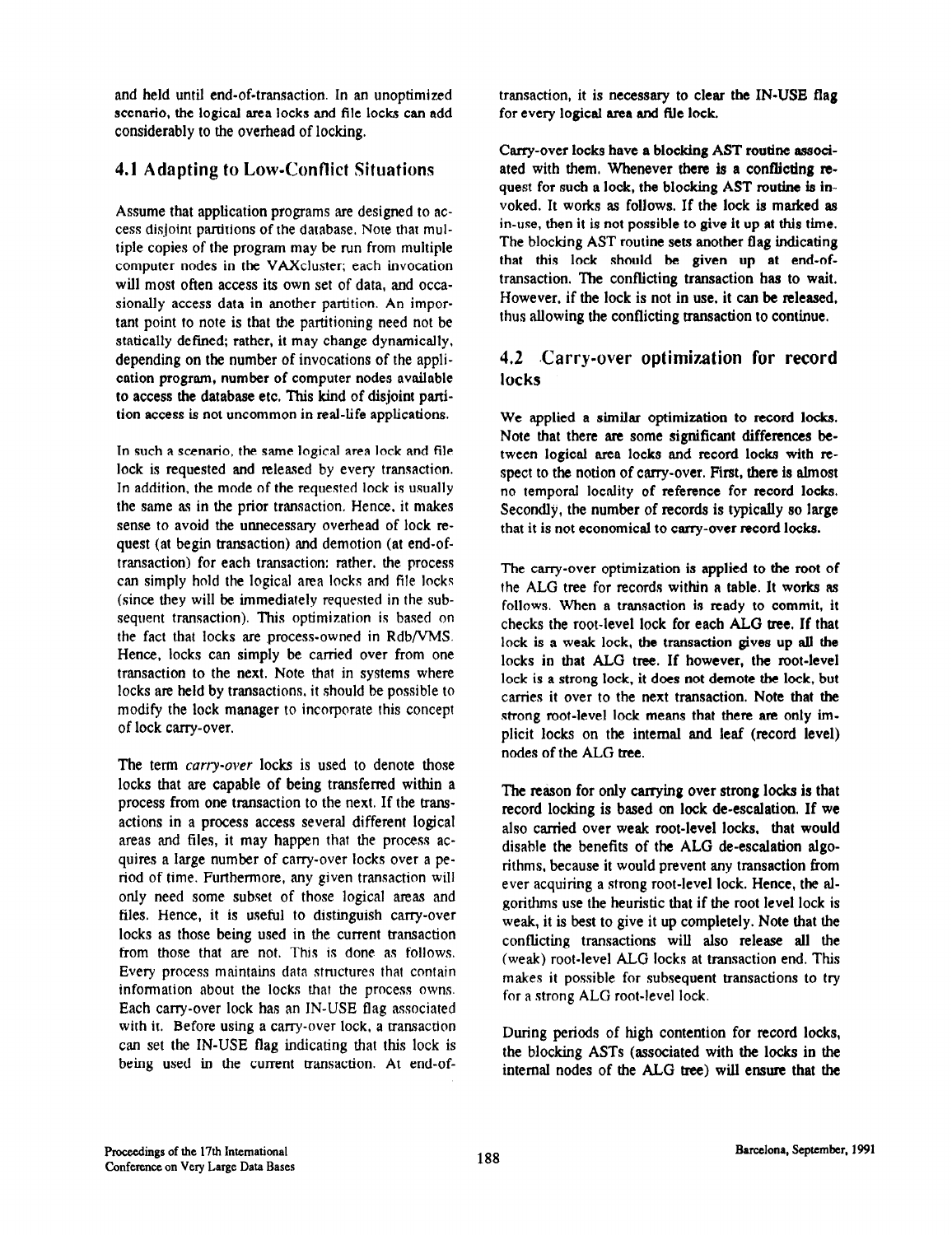locks are demoted to the appropriate compatibility mode on demand. Hence, it is not necessary to associate any additional information with the locks in the ALG tree. If there is a conflicting request for a carried over lock, the lock will be weakened by the blocking AST routine, and at commit time, will be released completely.

The carry-over optimization can yield substantial reductions in the number of lock requests per transaction. However, this optimization can lead to starvation of certain types of transactions. A notification protocol was designed to handle this case.

# 4.3 NOWAIT transactions

Rdb/VMS supports the notion of NOWAIT transactions. A user can optionally specify a NOWAIT clause on the SET TRANSACTION statement to indicate that if the transaction cannot immediately acquire locks on the resources that it requests, it should return to the user with a lock conflict message. The user can retry the request later. This feature is most useful in interactive applications.

If the locks that a NOWAIT transaction needs are being held by other processes as carry-over locks, it can lead to starvation of the NOWATT transaction. In order to handle this case, the presence of a NOWAIT transaction must notify all the users in the database system that they cannot hold area and record locks across transactions.

This problem was solved by using the concept of blocking ASTs and two of the lock modes, concurrent write (CW) and protected read (PR), provided by the DLM. The interesting point about these lock modes is that CW is compatible with CW, PR is compatible with PR, but PR is not compatible with CW.

A NOWAIT transaction broadcasts its presence to all the users in the system. On receiving this broadcast, every user gives up all carry-over locks (in order to be fair to the NOWAIT transaction), and continues as usual.

During commit processing, every user determines whether it is allowed to perform the carry over optimization. The presence of a NOWAlT transaction in the database indicates that the nptimization is not possible; otherwise, it is safe to carry over locks to the next transaction.

# 4.3.1 Implementation Details

Every NOWAIT transaction requests a lock (called the NOTIFICATION lock) in CW mode at transaction start. The purpose of this lock is to broadcast the presence of a NOWAIT transaction in the system. Once the lock is granted to the NOWAIT transaction, it is assured that every other user is aware of its presence and has given up all carry-over locks.

At end-of-transaction, every transaction tries to acquire the NOTIFICATION lock in PR mode (note that PR and CW are incompatible). If the PR request is granted, then there are no NOWAIT transactions in the system: hence, it is safe to perform lock carryover. If the PR request for the NOTIFICATION lock is not granted (because another user has it in CW mode), then it is necessary to give up all the locks at end-of-transaction. In short, whether to carry over locks or not is determined by whether the NOTIFI-CATION lock can be acquired in PR mode or not.

The NOTIFICATION lock in PR mode has a blocking AST associated with it. If another user requests the lock in CW mode, then the blocking AST is invoked, the blocking AST demotes all the carry over locks belonging to this process and and then releases the NOTIFICATION lock. Thus, the NOWAIT transaction is able to broadcast its presence to other processes in the system.

# 5. Performance Improvements Due To The Carry-over Optimization

The enhancements discussed above do not penalize applications that do not access disjoint partitions of data. This is because conflicting requests wilI result in forcing processes to give up locks at the end of the transaction which is exactly the behavior without the optimization.

We now present some performance data based on the Debit/Credit benchmark [Anon851 that indicates the performance benefits that were achieved using the carry-over optimization for intention locks, file locks and top-level ALG locks. These numbers are only preliminary and suggestive of the kinds of performance improvements that may be obtained. Due to large disk and processor requirements of the benchmark, we are unable to report performance numbers for large numbers of nodes.

In terms of the number of lock requests, the optimization was responsible for reducing more than half the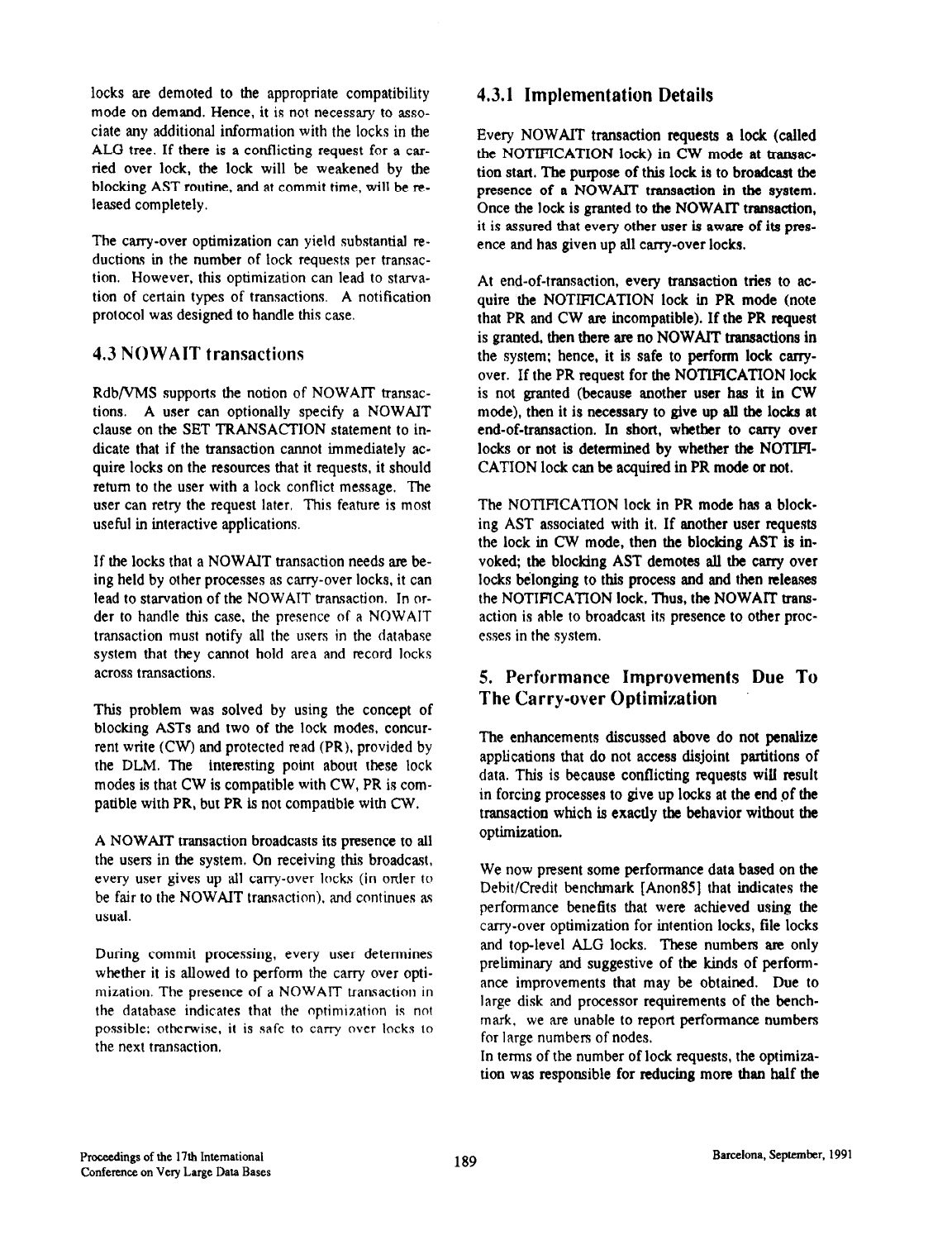lock/unlock requests per Debit/Credit transaction. The performance numbers were obtained by running the Debit/Credit benchmark with and without the optimization for each of the configurations in a single node, two-node and three-node VAXcluster. Since we were interested in measuring the relative performance gains due to the carry-over optimization, the TPS numbers reported here may not exactly match the official reported numbers for the Debit/Credit benchmark.

The numbers clearly indicate the performance benefits of using these optimizations in a multi-node environment. Further studies are necessary to understand performance improvements in a VAXcluster of several nodes. The relative performance gain for the two-node case is significantly higher than the onenode case. This is due to the fact that multi-node tests generate inter-node lock manager messages. Hence, a reduction in the number of messages significantly impacts the performance.

Table 1: Rdb/VMS Version 4.0 performance improvement with lock optimization (TPS and percent)

|                                     | Number of VAX cluster nodes |      |       |
|-------------------------------------|-----------------------------|------|-------|
|                                     | One                         | Two  | Three |
| Rdb/VMS 4.0<br>TPS with             |                             |      |       |
| optimization                        | 31.8                        | 48.6 | 65    |
| Estimated percentage<br>improvement |                             |      |       |
| due to optimization                 | 14%                         | 61%  | 67%   |

# 6.0 Related Work

The lock de-escalation algorithms described above have been in Digital's database products since 1984. The work reported in [Lehma86], [Lehma89] is most closely related to these techniques; however, there are some differences.

[Lehma89] uses a two level resource hierarchy; the relation level and the tuple level. Each transaction starts with a relation level lock. In addition, it is necessary to keep track of the number of transactions that are waiting on the relation-level lock, in order to trigger de-escalation. Once the count of waiting transactions exceeds a certain threshold, deescalation is performed and explicit tuple level locks are acquired, based on the transaction's tuple-level write set and read predicates. This approach has the disadvantage of blocking transactions until deescalation is performed. Note that these transactions will have to wait even if they would have accessed disjoint sets of records.

Our algorithms do not have this "reduced concurrency" problem since we permit a multi-level hierarchy and de-escalate immediately on detecting a conflict at the coarse granularity level.

#### 7. Conclusions

The DLM is a highly optimized, flexible lock manaper that has provided the foundation for the locking algorithms in Digital's database management systems. Its fault-tolerant and distributed characteristics are invaluable in building a database system based on the shared data model.

We have described the lock de-escalation algorithms that are used for buffer locking and record locking. Lock de-escalation is extremely useful when the transaction accesses several objects that belong to the same parent in the resource hierarchy.

Finally, we have described some of the concurrency control techniques that have been implemented in Rdb/VMS. The locking mechanisms are unique in the manner they adapt to varying degrees of conflicts among concurrent transactions. This adaptability to conflicts can result in significant reduction in the number of lock requests per transaction, which in turn, results in significant performance gains.

The reduction in lock requests is extremely signifi-